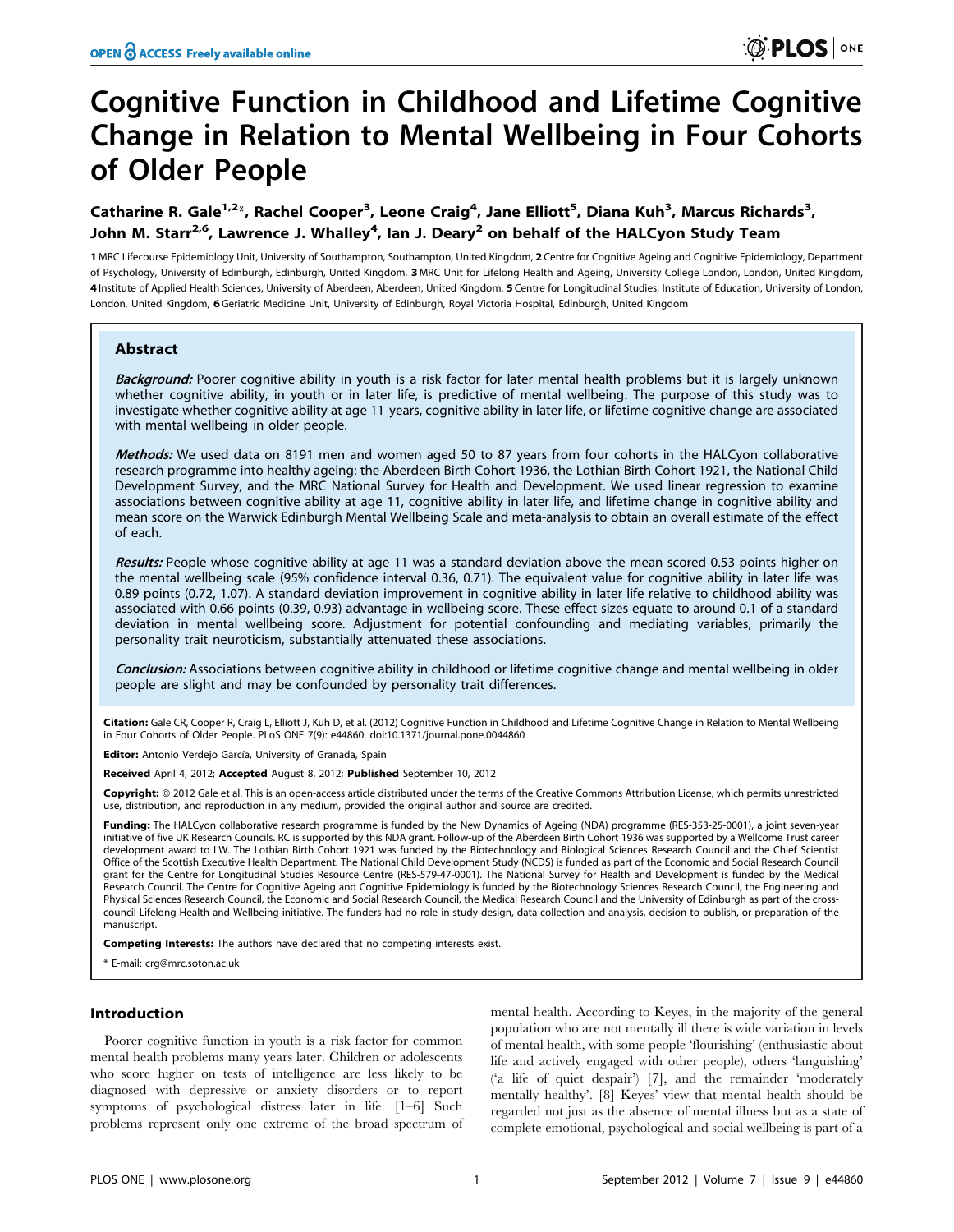growing international interest in what has come to be called positive mental health, often referred to as mental wellbeing. [8,9] Many researchers now agree that mental wellbeing is best thought of as a multi-faceted phenomenon, involving not just positive feelings such as happiness or contentment, but also positive functioning whereby individuals behave in ways that provide engagement and fulfilment. Whether cognitive function in youth is predictive of mental wellbeing later in life is largely unknown.

Cognitive function at older ages is substantially determined by peak cognitive ability attained in young adulthood and also reflects the change in ability since that time. [10] According to Rowe & Kahn's model of successful ageing, the maintenance of high levels of cognitive function is a crucial part of ageing well. [11] Older people with better cognition are likely to be more engaged with life [12] which itself is a determinant of feelings of happiness and contentment though the direction of causation between engagement and cognition in old age is debatable. [13] Moreover, some evidence suggests that individuals' cognitive abilities in adulthood may bear little or no relation to how happy or satisfied they are with their lives. Most such studies, largely cross-sectional in design, have been based on small, unrepresentative samples and have not specifically studied older people. [14] In two longitudinal studies of people aged 70 or over neither cognitive ability in youth, [15] increases in cognitive limitations in later life, [16] nor extent of cognitive change since childhood [15,16] were significantly associated with feelings of happiness or life satisfaction.

Recent years have seen the development of a new measure of mental wellbeing, The Warwick-Edinburgh Mental Wellbeing Scale, that focuses entirely on positive feelings and positive functioning. [17] Members of four birth cohorts from the United Kingdom recently completed this scale at ages ranging from 50 to 87 years. These cohorts are exceptional in that their members took tests of cognitive ability in childhood and again in later life, making it possible to assess how their cognitive abilities have changed over the intervening decades. We took the rare opportunity these data offer to investigate whether cognitive ability at age 11 years, cognitive ability in later life, or lifetime cognitive change were associated with mental wellbeing in older people.

## Methods

HALCyon – Healthy Ageing across the Life Course – is a collaborative research programme using data from nine UK cohorts to examine how factors across the life course influence mental wellbeing and other aspects of healthy ageing in older people. This study uses data from the four HALCyon cohorts that have information on cognition both in childhood and in later life.

## Ethics statement

Written informed consent was obtained from the parents for childhood measurements and ethical approval for the adult data collection was obtained from the Multicentre Research Ethics Committee for Scotland, the South East Multicentre Research Ethics Committee, and the North Thames Multicentre Research Ethics Committee.

## The Aberdeen Birth Cohort 1936 (ABC1936)

In 1947, as part of the Scottish Mental Survey, 70,805 children born in 1936 who attended school in Scotland sat a test of mental ability, the Moray House Test number 12. In 1999–2001, 567 of these people living in the Aberdeen area, then with a mean age of 64.4 years, were invited to participate in a study on cognitive ageing. [18] Participants were followed up subsequently and completed the Warwick-Edinburgh Mental Wellbeing Scale (WEMWBS) at a mean age of 73.9 years.

## The Lothian Birth Cohort 1921 (LBC1921)

In 1932, the Scottish Mental Survey tested the mental ability of 87,498 children born in 1921 who attended school in Scotland using the Moray House Test number 12. In 1999–2001, surviving members of this survey living in the Edinburgh area were invited to participate in a study on cognitive ageing. [18] In total, 550 people, then aged 79 years, took part in this LBC1921 study. Participants were followed up subsequently and completed the WEMWBS at a mean age of 86.6 years. [10].

#### The National Child Development Survey (NCDS)

The National Child Development Study (1958 cohort) was originally based on over 17,000 live births in Great Britain during one week in 1958. [19] The cohort has been followed-up through childhood and adult life. Participants completed the WEMWBS at a mean age 50.7 years.

## The MRC National Survey of Health and Development (NSHD)

The MRC National Survey of Health and Development (1946 cohort) grew out of a maternity survey of all mothers who had a baby in England, Scotland, or Wales in one week in March 1946. The cohort was originally based on 5,362 participants and has been followed-up through childhood and adult life. [20] Participants completed the WEMWBS at a mean age of 63.6 years.

## Cognitive ability in childhood

Cognitive ability of all cohort members was assessed at school at age 11 years. Members of the ABC1936 and LBC1921 cohorts took a general cognitive ability test, a version of the Moray House Test number 12. This test was validated against the Stanford Revision of the Binet Scale  $(r = 0.80)$  [21].

Children in the NCDS and NSHD took a general ability test, devised by the National Foundation for Educational Research in England and Wales. [22] Scores correlate strongly with scores on a test of verbal ability used to select 11-year-old children for secondary school  $(r = 0.93)$  suggesting high validity. [22].

## Cognitive ability in later life

In the ABC1936 fluid intelligence was assessed at a mean age of 64 years using a test of non-verbal reasoning, Raven's Standard Progressive Matrices. [23] Members of the LBC1921 took three tests of cognitive ability at a mean age of 79 years: Raven's Standard Progressive Matrices; [23] verbal fluency (producing as many words as possible beginning with C, F, and L); [24] and logical memory (immediate and delayed recall of two short stories), part of the Wechsler Memory Scale-IIIUK. [25] Cognitive impairment among members of the ABC1936 and LBC1921 was assessed using the Mini Mental State Examination. NCDS cohort members took four tests of cognitive ability at a mean age of 50.7 years: verbal fluency (animal naming), memory (word list recall and delayed word list recall – based on 10 items), and visual processing speed (letter cancellation). Three similar tests were taken by the NSHD cohort members at age 53 years: verbal fluency (animal naming), memory (a 3-trial 15-item word list), and speed and concentration (timed letter search).

#### Mental wellbeing in later life

Mental wellbeing was assessed using the Warwick-Edinburgh Mental Wellbeing Scale (WEMWBS). [17] This scale was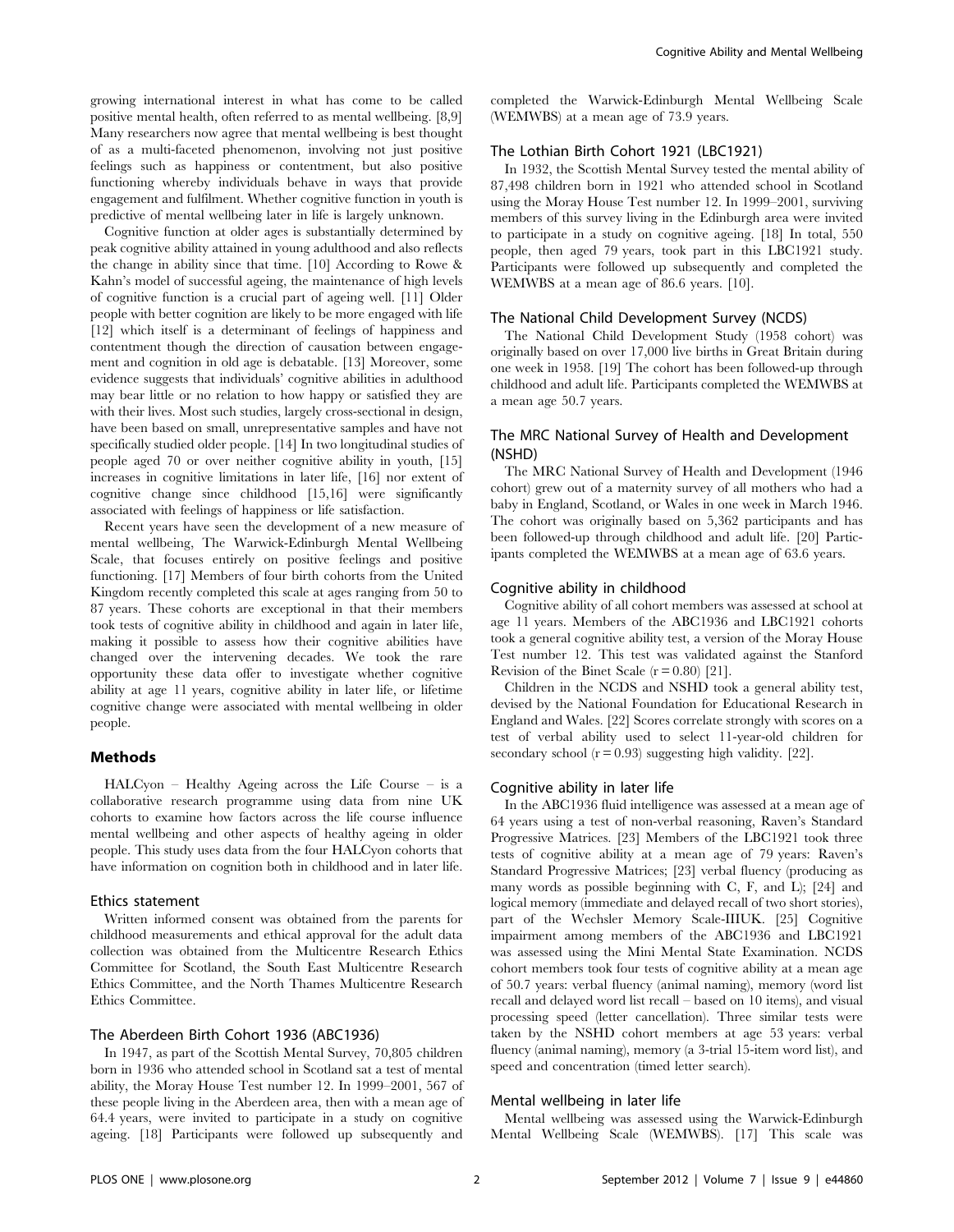## **Table 1.** Characteristics<sup>1</sup> of the participants from the ABC1936, LBC1921, NCDS and NSHD.

|                                                      | <b>ABC1936</b><br>$n = 142$ | <b>LBC1921</b><br>$n = 172$ | <b>NCDS</b><br>$n = 6546$ | <b>NSHD</b><br>$n = 1331$ |  |
|------------------------------------------------------|-----------------------------|-----------------------------|---------------------------|---------------------------|--|
| <b>WEMWBS</b> score                                  | 54.6 (7.28)                 | 49.9 (8.01)                 | 49.6 (7.85)               | 51.7 (7.96)               |  |
| Age at wellbeing assessment                          | 73.8 (0.81)                 | 86.6 (0.43)                 | 50.7(0.15)                | 63.6 (0.76)               |  |
| Cognitive ability at age 11                          |                             |                             |                           |                           |  |
| MH test score                                        | 46.2 (11.0)                 | 48.1 (11.2)                 | ä,                        | ÷,                        |  |
| NFER test score                                      | $\mathcal{L}_{\mathcal{A}}$ |                             | 46.8 (14.8)               | 48.6 (14.7)               |  |
| Father in professional or managerial social<br>class | 30(21.1)                    | 72 (41.9)                   | 1722 (26.3)               | 330 (24.8)                |  |
| <b>Educational attainment</b>                        |                             |                             |                           |                           |  |
| Diploma/Degree                                       | ÷,                          | ÷,                          | 1371 (21.1)               | 323 (24.2)                |  |
| Years in full-time education,                        | 11.5(2.27)                  | 11.2(2.51)                  |                           | ÷,                        |  |
| Professional or managerial social class              | 76 (53.5)                   | 122 (70.9)                  | 3107 (47.5)               | 632 (47.5)                |  |
| Neuroticism                                          |                             |                             |                           |                           |  |
| IPIP                                                 | L.                          | 25.8 (7.65)                 | 28.7 (7.11)               | ä,                        |  |
| <b>NEO</b>                                           | 16.1(7.10)                  |                             |                           |                           |  |
| Pintner                                              |                             |                             |                           | 9.50(4.31)                |  |
| Extraversion                                         |                             |                             |                           |                           |  |
| IPIP                                                 | $\overline{\phantom{a}}$    | 20.7 (7.41)                 | 29.4 (6.63)               | $\blacksquare$            |  |
| <b>NEO</b>                                           | 28.0 (5.78)                 |                             |                           |                           |  |
| Pintner                                              |                             |                             |                           | 8.66 (2.35)               |  |
| Cognitive ability in later life                      |                             |                             |                           |                           |  |
| Ravens matrices                                      | 39.5 (7.06)                 | 33.6 (7.55)                 | $\sim$                    | ä,                        |  |
| Logical memory                                       | $\overline{a}$              | 35.2 (13.4)                 | $\overline{a}$            | $\overline{\phantom{a}}$  |  |
| Verbal fluency <sup>2</sup>                          |                             | 42.8 9 (11.4)               | 22.7 (6.22)               | 24.4 (6.98)               |  |
| Word recall <sup>3</sup>                             | $\overline{a}$              | $\overline{\phantom{a}}$    | 6.63(1.44)                | 24.7 (6.02)               |  |
| Letter search speed <sup>2</sup>                     | ÷,                          | ä,                          | 334.9 (87.1))             | 345 (75.2)                |  |
| Age at cognitive testing                             | 64.5 (0.73)                 | 79.1 (0.58)                 | 50.7(0.15)                | 53.4 (0.17)               |  |
| Chronic disease in later life                        |                             |                             |                           |                           |  |
| Cardiovascular disease <sup>4</sup>                  | 14 (9.85)                   | 30 (17.4)                   | $\overline{\phantom{a}}$  | 62 (4.66)                 |  |
| <b>Diabetes</b>                                      | 3(2.11)                     | 2(1.2)                      | 239 (3.65)                | 28 (2.10)                 |  |
| Hypertension                                         | 34 (23.9)                   | 72 (41.9)                   | 923 (14.1)                | 172 (12.9)                |  |
| Health limits activities                             |                             |                             | 755 (11.5)                |                           |  |

<sup>1</sup>Values are means (SD) or number (percentage). <sup>2</sup>Verbal fluency was assessed using a single timed test of animal naming in NCDS and NSHD and using three timed tests of generation of words beginning with C, F and L in LBC192121, hence the higher scores in the latter cohort. <sup>3</sup>The two cohorts that used the word recall test employed different protocols and scoring, hence the variation in mean scores. <sup>4</sup>For ABC1936, information on cardiovascular disease at the time of cognitive testing was restricted to heart disease.

doi:10.1371/journal.pone.0044860.t001

developed to measure a wide conception of mental wellbeing, including positive affect, psychological functioning (autonomy, competence, self acceptance, personal growth) and interpersonal relationships, and to be suitable for monitoring mental wellbeing at a population level. Confirmatory factor analysis suggests it measures a single underlying concept. [17] It has been validated on a representative general population sample of adults. The scale consists of 14 positively-worded statements. Examples include 'I've been feeling optimistic about the future', 'I've been feeling interested in other people', 'I've been dealing with problems well', 'I've been feeling good about myself', 'I've been feeling useful'. For each statement, respondents are asked to indicate which of five options, ranging from none of the time (score 1) to all of the time (score 5), best describes their experience over the last two weeks. The overall score is calculated by summing the scores for each item. A higher score indicates a higher level of mental wellbeing. A few participants  $\langle$ <1%) in NSHD, NCDS and LBC1921 had missing data on one or more items. For those individuals with up to three missing items, we imputed an overall score by taking the score attained on the completed items and adding to this their mean score multiplied by the number of missing items. Individuals with more than three missing items were excluded. The Cronbach alpha for the 14 items in the four cohorts was 0.89 (ABC1936 and LBC1921) or 0.91 (NSHD and NCDS) showing high internal consistency.

## Covariates

We selected as potential confounding or mediating variables those factors that have been associated in previous studies with cognitive ability in childhood and later life and scores on the WEMWBS or other measures of subjective wellbeing and for which data were available in all four cohorts. These factors were: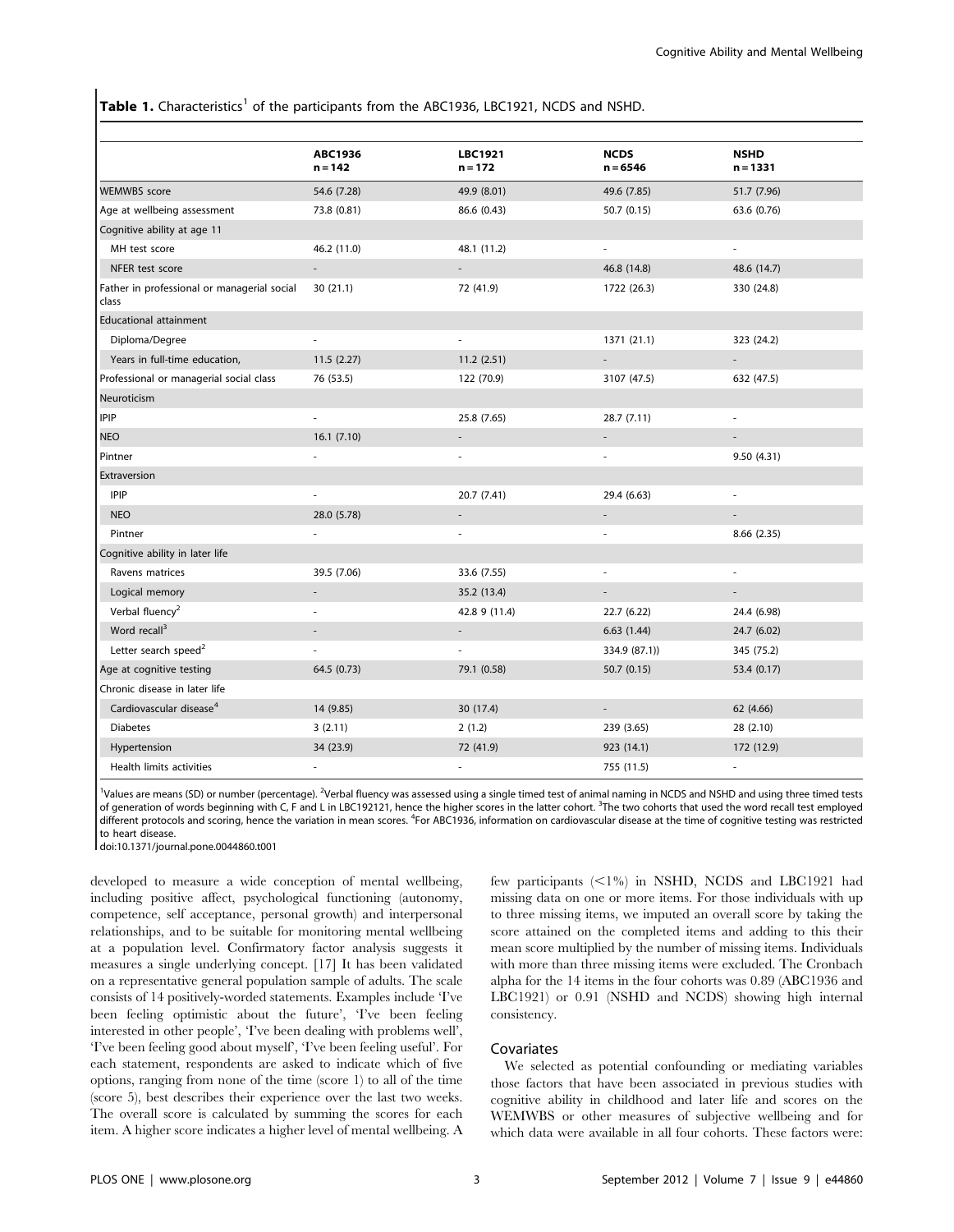

## Figure 1. Forest plot of meta-analysis of the relationship between cognitive ability at age 11 and mental wellbeing in later life. ES = effect size (difference in mental wellbeing score).

doi:10.1371/journal.pone.0044860.g001

socioeconomic position in childhood and later life, [26–30] educational attainment, [27,31–33] the personality traits neuroticism and extraversion, [27,32,34–36] and physical health. [37– 40].

Socioeconomic position in childhood was defined using father's occupational social class. In ABC1936 and LBC1921 participants provided information on their father's occupation when they were age 11 years. In NCDS and NSHD, information was collected on



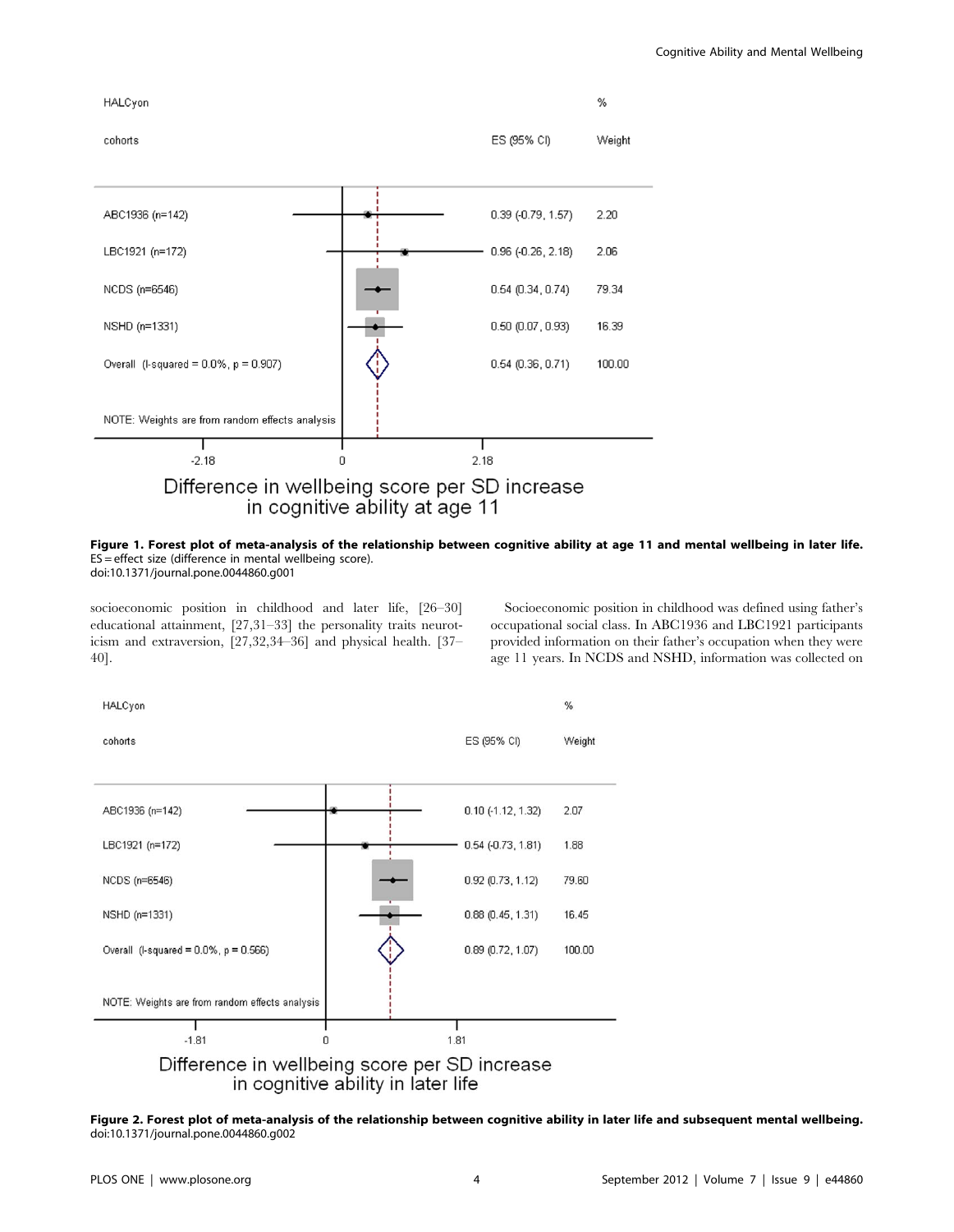

Figure 3. Forest plot of meta-analysis of the relationship between lifetime cognitive change and subsequent mental wellbeing. doi:10.1371/journal.pone.0044860.g003

father's occupation during the 11-year follow-up interviews with parents. Socioeconomic position in later life was defined using occupational social class reported at age 50 (NCDS), age 53 (NSHD), age 64 (ABC1936) and age 79 (LBC1921). In LBC1921 this was based on their own highest ranked occupation (or for married women, their husband's). In all other cohorts this was based on their own (or for married women in ABC1936, their husband's) current or most recent occupation. Occupations were categorized according to the Registrar General's classification (LBC1921, NCDS and NSHD) or the Standard Occupational Classification (ABC1936). For those members of NCDS or NSHD who had missing social class data at age 50 or 53 respectively we used data on social class from preceding follow-ups. Educational attainment was defined as highest academic qualification and their vocational equivalent (ABC1936, NCDS and NSHD) or number of years in full-time education (LBC1921). In three of the cohorts, the personality traits neuroticism and extraversion were assessed at the same time as later life cognitive ability using the relevant items from NEO Five Factor Inventory [41] (ABC1936) or the IPIP Big-Five Factor Inventory (LBC1921 and NCDS). [42] In NSHD, neuroticism and extraversion were assessed at the age of 13 years using Pintner's Aspects of Personality Inventory. [43] The cohorts differed in the data available on physical health at the time cognitive ability was measured in later life. For this analysis, we used data on reported history of diabetes, hypertension and cardiovascular disease (or heart disease only in the case of ABC1936). No data on history of hypertension was available for NSHD at age 53 so we used use of anti-hypertensive drugs as a proxy. No data on history of cardiovascular disease were available for the 50-year-old NCDS members; for this cohort, we used data on whether health limited their everyday activities.

#### Analytical samples

In total, 11,131 men and women completed the WEMWBS (189 from ABC1936, 232 from LBC1921, 8745 from NCDS and

1965 from NSHD). Our analyses are based on 8191 people who had data on cognitive ability at age 11 and in later life and all the covariates. We excluded from our analyses a few individuals  $(n = 13)$  in the two oldest cohorts (ABC1936 and LBC1921) who had Mini-Mental State Examination scores less than 24. The analytical sample represents 74% of those who completed the scale (68% in NSHD, 74% in LBC1921 and 75% in NCDS and ABC1936). There were no differences in mental wellbeing score between the people in our analytical sample and those who were excluded due to missing data. Cognitive ability at age 11 and in later life tended to be poorer in the people who completed the WEMWBS but were excluded from our sample due to missing data, but these differences were in general small  $(\leq 0.1$  of a standard deviation in the case of cognitive ability in later life and  $\leq 0.2$  of a standard deviation in the case of cognitive ability at age 11).

#### Statistical analysis

We converted scores on the tests of general cognitive ability taken by all the cohorts in childhood and on the fluid intelligence test (Raven's Progressive Matrices) taken by the ABC1936 in later life into standard scores (mean  $= 0$ ; SD  $= 1$ ). For the other three cohorts a standardized overall measure of general cognitive ability in later life was generated by applying principal components analysis (PCA) to the test scores from each cohort separately and extracting (and calculating a score for each person on) the first unrotated principal component that reflects the variance shared among the tests taken. A general cognitive ability factor typically accounts for around 50% of the variance when a diverse battery of cognitive tests are given to a healthy population sample. [44] In LBC1921 this component accounted for 52.3% of the variance; loadings of the three tests on the factor were 0.62 (verbal fluency), 0.73 (logical memory) and 0.80 (Raven's matrices). In NCDS, this component accounted for 46% of the variance; loadings of the tests on the factor were 0.61 (verbal fluency), 0.84 (word list recall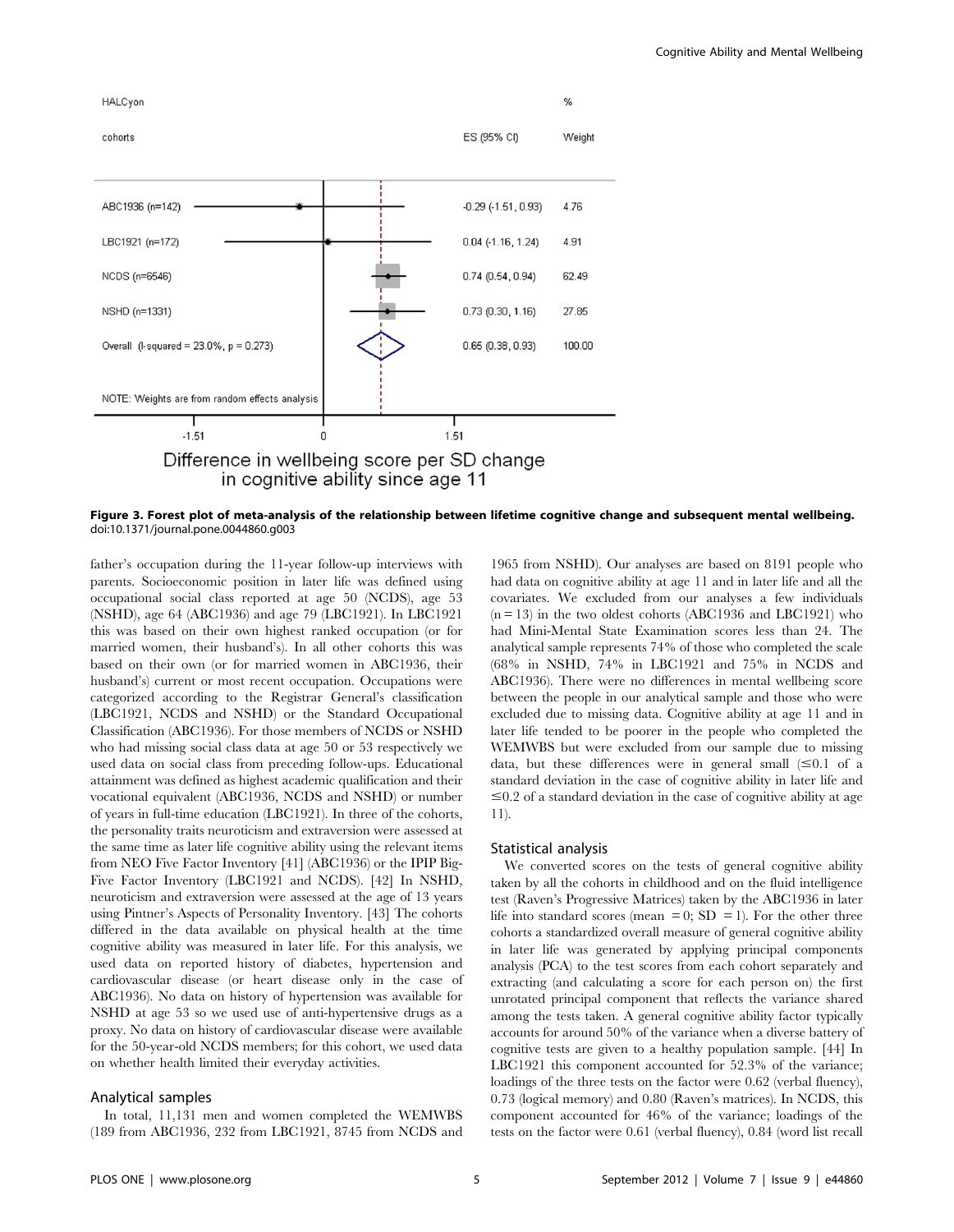Table 2. Results of meta-analyses estimating the overall difference in mental wellbeing score points for a standard deviation increase in cognitive ability at age 11, cognitive ability in later life and lifetime cognitive change.

|                                 | Adjustments <sup>1</sup>                | <b>Overall effect</b> | Heterogeneity <sup>2</sup>       |
|---------------------------------|-----------------------------------------|-----------------------|----------------------------------|
| Cognitive ability at age 11     |                                         |                       |                                  |
|                                 | Unadjusted                              | $0.53$ $(0.36, 0.71)$ | $l^2$ = 0% (0%, 17%), p = 0.91   |
|                                 | Socioeconomic position in childhood     | 0.49(0.31, 0.67)      | $l^2$ = 0% (0%, 28%), p = 0.89   |
|                                 | <b>Educational attainment</b>           | $0.21$ $(0.02, 0.40)$ | $l^2$ = 0% (0%, 81%), p = 0.49   |
|                                 | Socioeconomic position in<br>later life | $0.28$ (0.10, 0.46)   | $l^2$ = 0% (0%, 52%), p = 0.81   |
|                                 | Neuroticism                             | 0.19(0.04, 0.33)      | $l^2$ = 0% (0%, 73%), p = 0.64   |
|                                 | Extraversion                            | $0.43$ (0.27, 0.59)   | $l^2$ = 0% (0%, 63%), p = 0.74   |
|                                 | Chronic disease                         | 0.47(0.31, 0.63)      | $l^2 = 0\%$ (0%, 0%), p = 0.93   |
| Cognitive ability in later life |                                         |                       |                                  |
|                                 | Unadjusted                              | $0.89$ (0.72, 1.07)   | $l^2$ = 0% (0%, 77%), p = 0.57   |
|                                 | Socioeconomic position in childhood     | $0.87$ (0.69, 1.04)   | $l^2$ = 0% (0%, 76%), p = 0.59   |
|                                 | <b>Educational attainment</b>           | $0.69$ $(0.42, 0.93)$ | $l^2$ = 14% (0%, 87%), p = 0.32  |
|                                 | Socioeconomic position in<br>later life | $0.71$ $(0.54, 0.89)$ | $l^2$ = 0% (0%, 76%), p = 0.59   |
|                                 | Neuroticism                             | 0.47(0.06, 0.88)      | $l^2$ = 55% (0%, 85%), p = 0.08  |
|                                 | Extraversion                            | $0.65$ (0.42, 0.87)   | $l^2$ = 15% (0%, 87%), p = 0.32  |
|                                 | Chronic disease                         | $0.83$ (0.65, 1.02)   | $l^2$ = 2% (0%, 85%), p = 0.38   |
| Lifetime cognitive change       |                                         |                       |                                  |
|                                 | Unadjusted                              | $0.66$ (0.39, 0.93)   | $l^2$ = 23% (0%, 88%), p = 0.27  |
|                                 | Socioeconomic position in childhood     | $0.68$ (0.50, 0.87)   | $l^2$ = 1% (0%, 84%), p = 0.39   |
|                                 | <b>Educational attainment</b>           | $0.53$ $(0.21, 0.86)$ | $l^2$ = 36% (0%, 77%), p = 0.20  |
|                                 | Socioeconomic position in<br>later life | $0.59$ (0.38, 0.81)   | $l^2$ = 7% (0%, 86%), p = 0.35   |
|                                 | Neuroticism                             | $0.27$ (-0.21, 0.77)  | $l^2$ = 69% (13%, 89%), p = 0.02 |
|                                 | Extraversion                            | $0.46$ (0.18, 0.74)   | $l^2$ = 28% (0%, 73%), p = 0.24  |
|                                 | Chronic disease                         | $0.63$ $(0.37, 0.90)$ | $l^2$ = 21% (0%, 88%), p = 0.28  |

<sup>1</sup>Adjustments were made for each covariate separately. <sup>2</sup>  $I^2$  statistic with 95% confidence intervals, p-values from Cochran's Q statistic. doi:10.1371/journal.pone.0044860.t002

immediate), 0.82 (word list recall delayed), 0.25 (letter search speed). In NSHD, this component accounted for 50% of the variance; loadings of the tests on the factor were 0.76 (verbal fluency), 0.78 (word list recall), 0.56 (letter search speed).

To calculate the degree of lifetime cognitive change, we carried out a linear regression analysis in each cohort in which cognitive ability at age 11 was the independent variable and cognitive ability in later life was the dependent variable, and saved the standardized residual as a measure of cognitive change.

We used linear regression to examine the association between cognitive ability in childhood, cognitive ability in later life, and lifetime cognitive change (all expressed as SD scores) and scores on the WEMWBS. To obtain an overall estimate of the effect of each cognitive ability measure and to quantify the uncertainty of that estimate, we used meta-analysis to combine the estimates from each cohort. We calculated the pooled effect of each potential risk factor using DerSimonian and Laird random effect models, thereby incorporating an estimate of between-sample variation into the calculation. [45] We examined the heterogeneity of the estimates between the samples using  $\hat{I}^2$  (with 95% confidence intervals) and Q statistics. [46] The  $I^2$  statistic provides the percentage of total variation across studies due to heterogeneity rather than chance. Figures for  $I^2$  of 25%, 50% or 75% suggest low, moderate or high heterogeneity respectively. [46] We

produced forest plots to describe the results of each meta-analysis. Finally, we examined how our findings changed if meta-analyses were based on effect estimates that had been separately adjusted for the covariates (socioeconomic position in childhood or later life, educational attainment, the personality traits, neuroticism and extraversion and presence of chronic disease).

#### Results

Preliminary analyses showed that there were no significant differences in mental wellbeing scores between men or women in any of the cohorts – a finding consistent with other studies  $[14]$  – and the relation between each of our measures of lifetime cognition and mental wellbeing did not differ significantly between the sexes in any of the cohorts. We therefore analysed men and women together.

Table 1 shows the characteristics of the participants. Scores on the Warwick Edinburgh Mental Wellbeing Scale were normally distributed in each of the cohorts. Scores spanned the whole potential range (14 to 70) in the youngest cohort, NCDS, and were narrower in older cohorts: 18 to 70 in NSHD, 37 to 70 in ABC1936, and 24 to 68 in LBC1921. There was no clear pattern between mental wellbeing and the age of the cohorts. Within the narrow age range in each cohort there was no difference in mental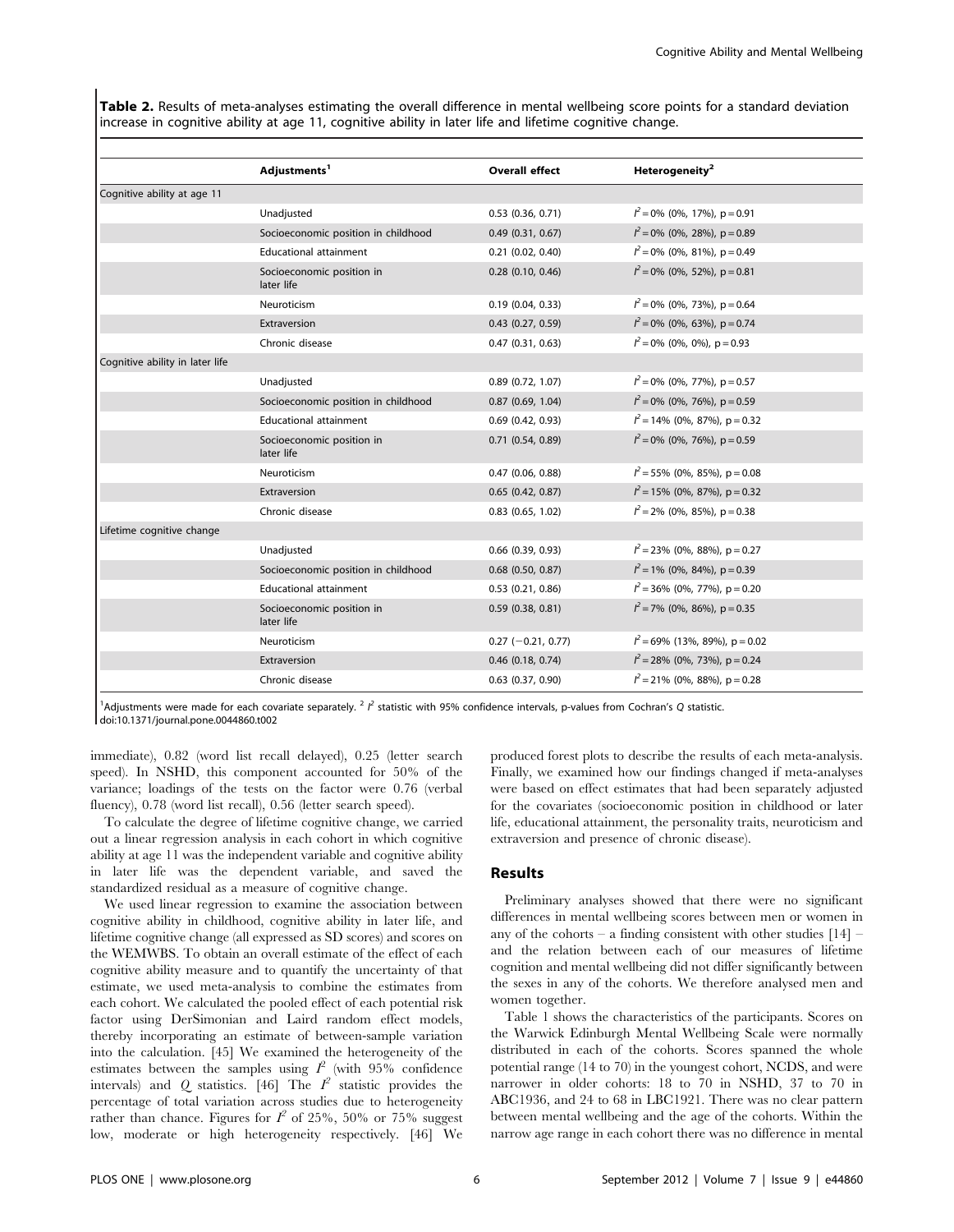wellbeing scores by age. The correlation between cognitive ability at age 11 and cognitive ability in later life was 0.42 in ABC1936, 0.43 in NCDS, 0.51 in LBC1921, and 0.53 in NHSD.

Figures 1–3 present forest plots of the meta-analyses of unadjusted estimates of the overall difference in mental wellbeing score for a standard deviation increase in cognitive ability at age 11, cognitive ability in later life, and lifetime cognitive change respectively. Better cognitive performance at age 11 (Figure 1) or in later life (Figure 2) was associated with higher mental wellbeing scores. Cognitive change between age 11 and later life was also associated with mental wellbeing: people whose later life cognitive performance was relatively better than their cognitive ability at age 11 tended to have higher mental wellbeing (Figure 3). All these effect sizes were small: a one standard deviation increase in cognitive ability in youth, in later life, or in cognitive change between these time points was associated with an increase in mental wellbeing of about 0.1 of a standard deviation.

We repeated our regression analyses adjusting separately for potential confounding or mediating factors. Table 2 shows the overall estimates of effect from all the meta-analyses, both unadjusted and adjusted separately for each covariate. The association between cognitive ability in childhood and mental wellbeing was substantially attenuated by adjustment for neuroticism: before adjustment the advantage in mental wellbeing score for a standard deviation higher score in childhood cognitive ability was 0.53 (0.36, 0.71); the equivalent figure after adjustment was 0.19 (0.04, 0.33). Adjustment for educational attainment or socioeconomic position in later life also weakened the association markedly, but adjustment for extraversion, socioeconomic position in childhood or chronic disease in later life had much smaller attenuating effects. Neuroticism also had a strong attenuating effect on the association between cognitive ability in later life and mental wellbeing: before adjustment the advantage in mental wellbeing score for a SD increase in cognitive ability was 0.89 (0.72, 1.07), after adjustment it was 0.47 (0.06, 0.88). Adjustment for extraversion, educational attainment or socioeconomic position in later life had small attenuating effects, reducing the effect size by less than a third. As before, the association was only slightly weakened by adjustment for socioeconomic position in childhood or chronic disease in later life. The association between lifetime cognitive change and mental wellbeing was also attenuated substantially by adjustment for neuroticism: the effect size was reduced by over half, changing from 0.66 (0.39, 0.93) to 0.27  $(-0.21, 0.77)$ . Adjustment for extraversion reduced the effect size by over a third. Educational attainment and later life socioeconomic position had smaller attenuating effects. The association changed very little or was even slightly strengthened, when adjusted for chronic disease in later life or childhood socioeconomic position respectively.

For most of the overall effect estimates the  $I^2$  statistics were between 0% and 36% implying low or moderate heterogeneity. The exceptions were the effect estimates adjusted for neuroticism where values for  $I^2$  were markedly higher. However, as expected given the small number of our samples, 95% confidence intervals around the  $I^2$  statistics tended to be wide, ranging from 0% to as high as 89%, suggesting considerable uncertainty as to the true extent of heterogeneity.

#### **Discussion**

In meta-analyses of data from over 8000 older men and women higher cognitive ability in childhood or in later life was associated with greater mental wellbeing. There was also an association between lifetime cognitive change and mental wellbeing: levels of wellbeing were slightly higher in people whose later life cognitive ability was greater than would be expected given their cognitive performance in childhood. These effect sizes were small and were substantially attenuated after adjustment for the personality trait neuroticism. Adjustment for the personality trait extraversion, educational attainment or socioeconomic position in later life also had attenuating effects on the associations, but they were little changed by adjustment for childhood socioeconomic position and chronic disease in later life.

Previous studies have shown fairly consistently that poorer cognitive ability in youth is linked with an increased risk of mental illness or symptoms of anxiety and depression later in life. [1–6] Our findings here suggest that cognitive ability in childhood may be less strongly predictive of mental wellbeing. Overall estimates from meta-analyses showed that the advantage in the mean Warwick Edinburgh Mental Wellbeing score for a standard deviation higher score in childhood intelligence was about half a point which represents approximately 0.1 of a standard deviation. That association seemed to be partly mediated through socioeconomic position in later life or educational attainment, themselves in part attributable to childhood cognitive ability, [31,47] but also substantially and more interestingly confounded by the personality trait neuroticism. Extraversion too played some part in the association, but its role was markedly smaller than that of neuroticism. There were slightly larger associations between cognitive ability in later life and lifetime cognitive change and mental wellbeing that also appeared to be substantially confounded by neuroticism. These findings raise the question of whether the associations found in previous studies between cognitive ability in youth and risk of mental illness might also be due in part to confounding by personality. Neuroticism consistently shows a small inverse correlation with cognitive ability. [27,34,36,48] Findings on the relationship between extraversion and cognition have been less consistent, [48] but two studies have found small positive correlations, [34,36] Both neuroticism and extraversion are powerful influences on wellbeing. [35,49] One large study of middle-aged twins estimated that socioeconomic position, educational attainment, income and marital status each explained less than 3% of the variance in wellbeing, while up to half the variance in how happy people felt was due to heritable personality traits. [50].

To our knowledge, only two published studies have investigated whether change in cognition is linked with how happy or satisfied older people are with their lives. One study of people aged 70 and over found no evidence that increases in cognitive limitations, as measured by the Mini Mental State Examination, over a 54 month period influenced the trajectory of positive affect or happiness; [16] this test is crude by comparison with the lifetime measure of cognitive change that we used in the present investigation. The other study, of the LBC1921 cohort at age 79, found no association between change in cognitive ability since childhood and life satisfaction. [15] The Warwick Edinburgh Mental Wellbeing scale differs from measures that assess happiness or life satisfaction alone in that it incorporates items on psychological functioning (autonomy, competence, self acceptance, personal growth) and interpersonal relationships. In our meta-analysis we found that people whose later life cognitive function was better than expected given their abilities in childhood did have significantly higher scores on this scale. This difference was modest and it was substantially attenuated such that it ceased to be statistically significant after adjustment for neuroticism and extraversion.

The observation in these cohorts that childhood socioeconomic position appeared to play little part in the associations between our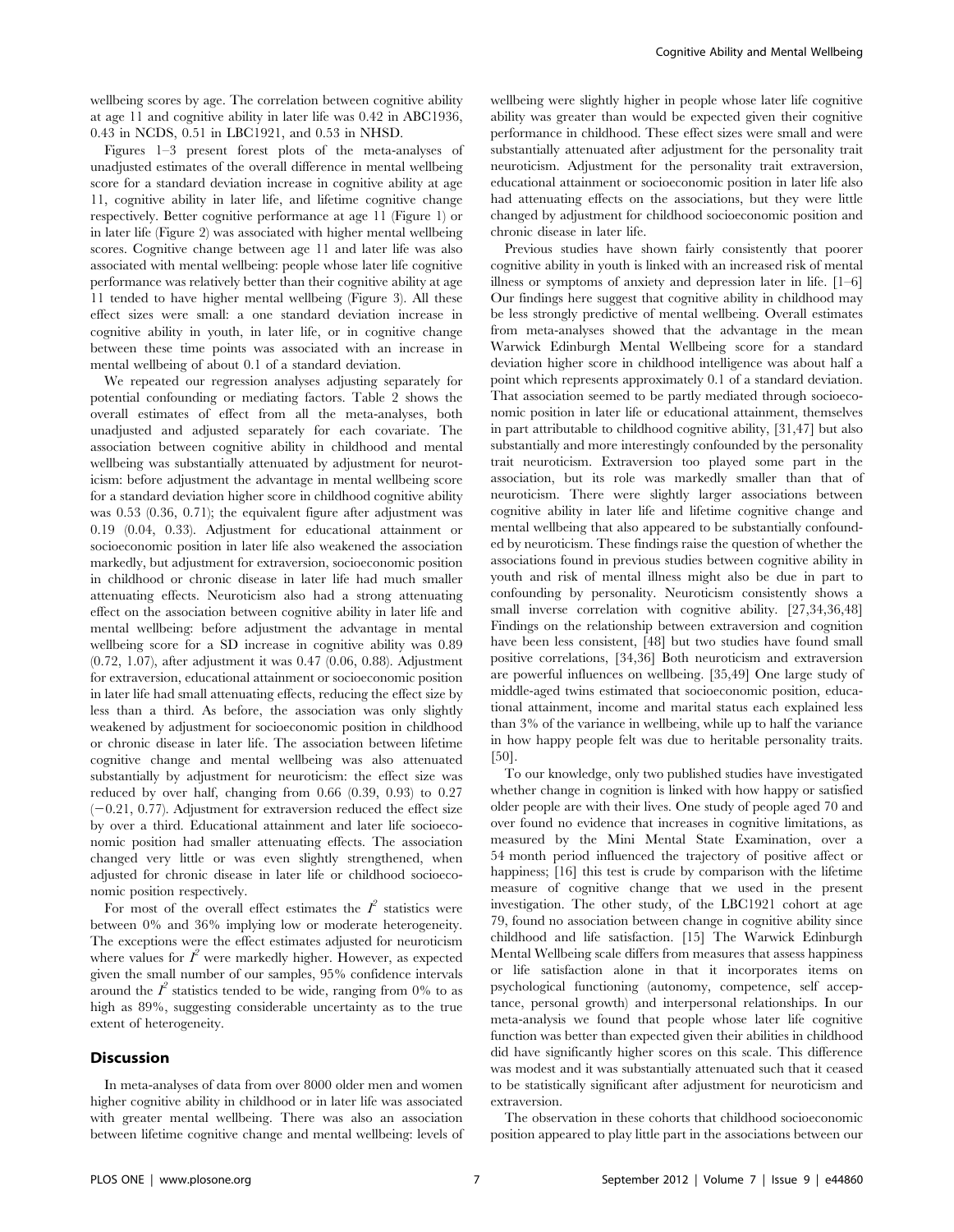measures of lifetime cognitive ability and mental wellbeing is consistent with previous findings that the association between greater cognitive ability in childhood and reduced risk of mental disorders or symptoms of psychological distress later in life is not confounded by parental social background. [2,3,5,6].

Our finding that adjusting for chronic disease had only a small attenuating effect on the associations between cognitive ability and mental wellbeing may reflect the fact that the measures of chronic disease used here only provide a partial picture of the extent of physical ill-health among the participants, but may also be due to the nature of these measures. Self ratings of health tend to be more strongly linked to feelings of happiness or satisfaction than more objective measures, such as disease checklists. [39,40].

Examination of the unadjusted effect estimates from individual cohorts shows that associations between cognitive ability in later life and, more particularly, change in cognition since age 11 years and mental wellbeing tended to be stronger in the two national birth cohorts than in the two Scottish cohorts. The reason for this is unclear. It might be that the association between change in cognitive function since childhood and mental wellbeing gets weaker at older ages, although this seems unlikely to be the whole explanation as the associations in NCDS and NSHD were strikingly similar despite the fact that their members were born 13 years apart. It may be that the size of the Scottish samples meant we lacked the statistical power to detect what appears to be a modest association.

The main strength of our study is the availability of data from four cohorts, two of them national birth cohorts, allowing us to explore the consistency of associations between lifetime cognitive ability on mental wellbeing in older people. It also has some weaknesses. Differences between the cohorts in the data collected on chronic disease meant that our adjustments for this were not identical in each cohort and may not have adequately captured the extent of physical illness. There were also some differences between the cohorts in the measures used to assess cognitive function, though in the two largest cohorts the measures used were either identical or very similar. Personality of the members of the four cohorts was assessed using three different personality

#### References

- 1. Gale CR, Deary IJ, Boyle SH, Barefoot J, Mortensen LH et al. (2008) Cognitive ability in early adulthood and risk of five specific psychiatric disorders in mid life: the Vietnam Experience Study. Arch Gen Psychiatry 65: 1410–1418.
- 2. Gale CR, Hatch SL, Batty GD, Deary IJ (2009) Intelligence in childhood and risk of psychological distress in adulthood: the 1958 National Child Development Survey and the 1970 British Cohort Study. Intelligence 37: 592–599.
- 3. Gale CR, Batty GD, Tynelius P, Deary IJ, Rasmussen F (2010) Intelligence in early adulthood and subsequent hospitalisation and admission rates for the whole range of mental disorders: longitudinal study of 1,049,663 men. Epidemiology 21: 70–77.
- 4. Hatch SL, Jones PB, Kuh D, Hardy R, Wadsworth ME et al. (2007) Childhood cognitive ability and adult mental health in the British 1946 birth cohort. Soc Sci Med 64: 2285–2296.
- 5. Koenen KC, Moffitt TE, Roberts AL, Martin LT, Kubzansky L et al. (2009) Childhood IQ and Adult Mental Disorders: A Test of the Cognitive Reserve Hypothesis. American Journal of Psychiatry 166. 50–57.
- 6. Martin LT, Kubzansky LD, Lewinn KZ, Lipsitt LP, Satz P et al. (2007) Childhood cognitive performance and risk of generalized anxiety disorder. International Journal of Epidemiology 36: 769–775.
- 7. Keyes CL (2002) Promoting a life worth living: human development from the vantage points of mental illness and mental health. In: Lerner RM, Jacobs F, Wertlieb D, editors. Promoting positive child, adolescent and family development: a handbook of program and policy innovations. Newbury Park, California: Sage. 257–274.
- 8. Keyes CL (2002) The mental health continuum: from languishing to flourishing in life. Journal of Health and Behavior Research 43: 207–222.
- 9. World Health Organisation (2004) Promoting mental health. Concepts, emerging evidence, practice (summary report). Geneva: World Health **Organisation**

inventories, but there is evidence that scores on measures of neuroticism and extraversion made using different personality inventories correlate strongly. [41,51] Whereas cognitive function in later life was measured several years before mental wellbeing in three of the cohorts, thereby reducing the possibility that mental wellbeing might influence cognitive test performance, members of NCDS took tests of cognition and mental wellbeing on the same occasion. For one of the cohorts, NSHD, we used data on personality assessed in adolescence rather than in later life. There is however considerable evidence for stability of personality over time, [52] and the size of the associations between these adolescent measures of neuroticism and extraversion and later life measures of cognition and mental wellbeing were similar to those observed in the other cohorts. Finally, although the  $I^2$  statistics for most of the overall effect estimates were between 0% and 36% implying low or moderate heterogeneity, 95% confidence intervals around the  $I^2$  statistics tended to be wide because of the small number of our samples, ranging from 0% to as high as 89%, so the true extent of heterogeneity is uncertain.

In summary, we used data from four UK birth cohorts to investigate whether cognitive ability at age 11 years or in later life or lifetime cognitive change were associated with mental wellbeing, in older people. We found that people with greater cognitive ability, and those whose cognitive function had improved relative to their cognitive performance in childhood, had slightly higher mental wellbeing scores, but the effects were small, and seemed to be primarily accounted for by the personality trait neuroticism. Poorer cognitive ability in youth may be a risk factor for mental disorders many years later, [1–6] but these findings demonstrate that, at least in older people, it is not a strong predictor of mental wellbeing.

#### Author Contributions

Conceived and designed the experiments: CG ID DK. Analyzed the data: CG. Wrote the paper: CG ID. Interpretation of the results, revised the article critically for important intellectual content, and approved the final version to be published: CG RC DK MR LC LW JS JE ID.

- 10. Gow AJ, Johnson W, Pattie A, Brett CE, Roberts B et al. (2011) Stability and change in intelligence from age 11 to ages 70, 79, and 87: the Lothian Birth Cohorts of 1921 and 1936. Psychology and Aging 26: 232–240.
- 11. Rowe JW, Kahn RL (1998) Successful aging: The MacArthur Foundation Study. New York: Pantheon Books.
- 12. Krueger KR, Wilson RS, Kamenetsky JM, Barnes LL, Bienias JL et al. (2009) Social engagement and cognitive function in old age. Experimental Aging Research 35: 45–60.
- 13. Gow AJ, Corley J, Starr JM, Deary IJ (2012) Reverse causation in activitycognitive ability associations: the Lothian Birth Cohort 1936. Psychology and Aging 27: 250–5.
- 14. Diener E (1984) Subjective Well-Being. Psychol Bull 95: 542–575.
- 15. Gow AJ, Whiteman MC, Pattie A, Whalley L, Starr J et al. (2005) Lifetime intellectual function and satisfaction with life in old age: longitudinal cohort study. BMJ 331: 141–142.
- 16. Kurland BF, Gill TM, Patrick DL, Larson EB, Phelan EA (2006) Longitudinal change in positive affect in community-dwelling older persons. Journal of the American Geriatrics Society 54: 1846–1853.
- 17. Tennant R, Hiller L, Fishwick R, Platt S, Joseph S et al. (2007) The Warwick-Edinburgh Mental Well-being Scale (WEMWBS): development and UK validation. Health & Quality of Life Outcomes 5: 63.
- 18. Deary IJ, Whiteman MC, Starr JM, Whalley LJ, Fox HC (2004) The impact of childhood intelligence on later life: following up the Scottish Mental Surveys of 1932 and 1947. Journal of Personality and Social Psychology 86: 130–147.
- 19. Power C, Elliott J (2006) Cohort profile: 1958 British birth cohort (National Child Development Study). International Journal of Epidemiology 35: 34–41.
- 20. Kuh D, Pierce M, Adams J, Deanfield J, Ekelund U et al. (2011) Cohort profile: updating the cohort profile for the MRC National Survey of Health and Development: a new clinic-based data collection for ageing research. International Journal Epidemiology 40: e1–e9.